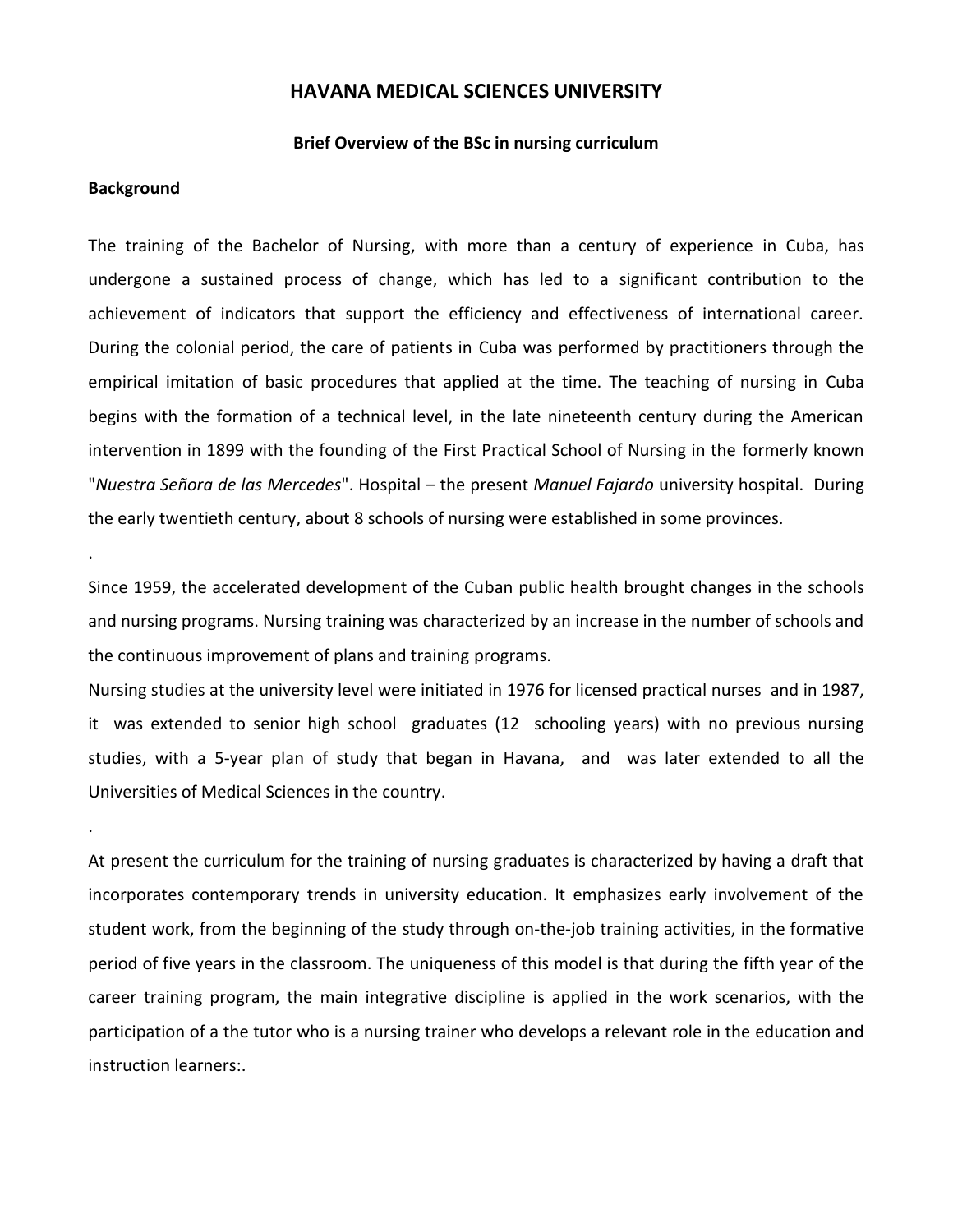#### **Main features of the profession**

Nursing is a profession of health sciences, whose object of study is the provision of nursing care to the individual, family, community and environment. It deals with diagnosing and treating the area of competence of individual and collective responses to the manifestations of health-disease process, applying the logic of the Nursing Care Process as a scientific method of the profession, taking into account promotion, prevention, treatment and rehabilitation to ensure the physical, mental and social welfare of the individual. This process also uses teaching, administrative and research skills to ensure the quality and optimization of the nursing services in the pursuit of excellence**.**

#### **Study plan**

It is a 5-years curriculum, with a face-to-face training model for those who have completed their senior high school or any equivalent level.

It aims at training a professional with a broad profile, mainly based on a solid basic education, enabling him/her to solve the main health problems that arise in different areas of their performance. The basic training concept has gone more broadly, incorporating equal priority basic aspects going from the race-specific to other more general issues, essential for today's professional. There is a balance between the scientific and professional skills development during the training process, through the studies. It has structured a research-work that should encourage the development of the skills required for the future professional and he/she should also have an acceptable degree of independence in designing a research project on a health problem identified in the context of performance. All subjects have a final assessment, characterized by the provision of more value to the frequent and partial evaluation, an increase of its qualitative and integrative view, and the inclusion of a selection of content not offered previously. In the case of the nursing discipline, the final evaluations also include content taught in the optional and electives courses that are delivered.

Education and instruction go together, the same as the work-study principle, which is embodied in the work and education in fundamental organizational form of the training process are the two fundamental principles of any nursing with a bachelor degree.

The fundamental principles underlying the training are the priority of the educational aspects of the training process, which are very close to the instructions and the link between study and work, which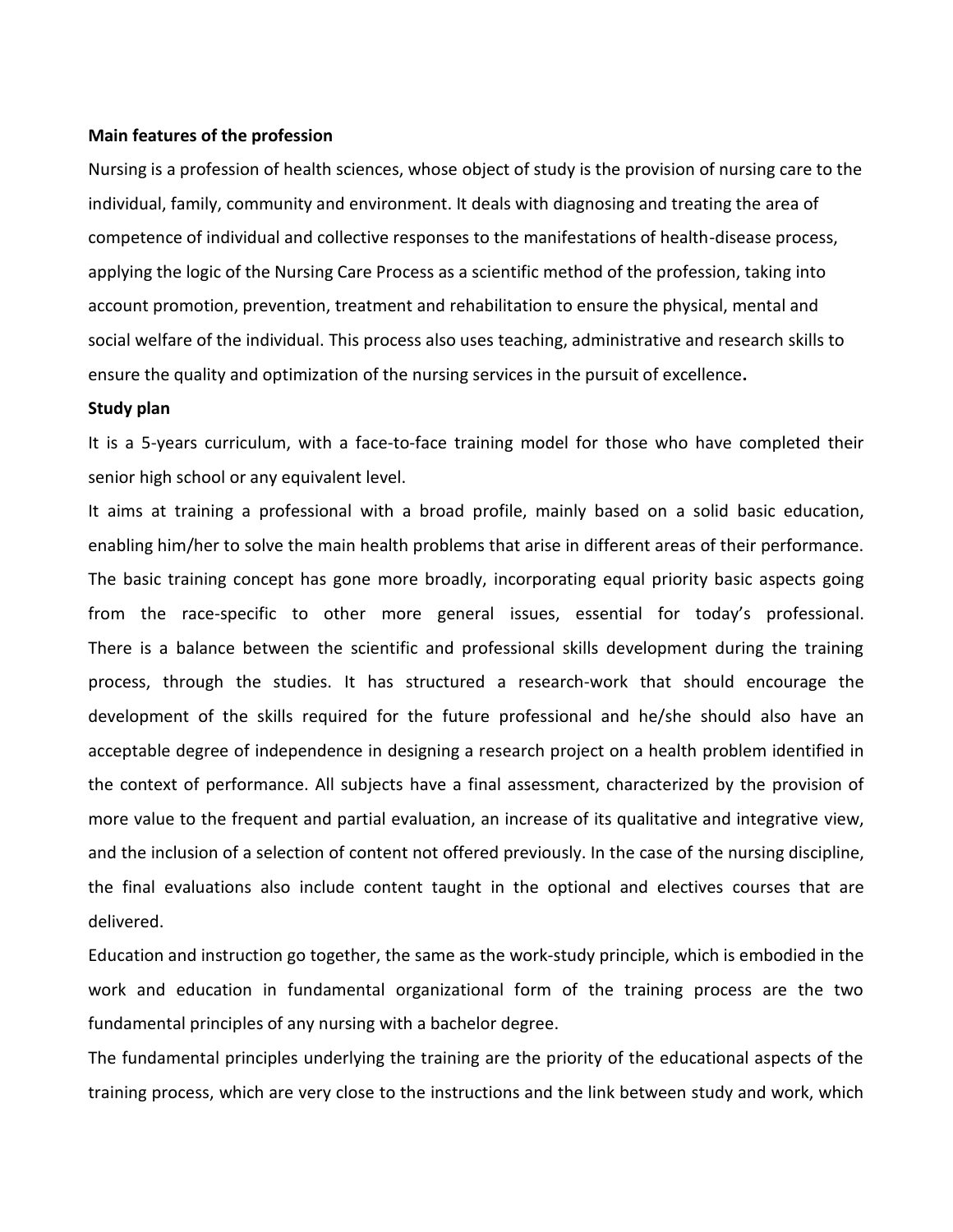historically has resulted in the Bachelor of Sciences studies of the adoption of the on-the–job training skills as a fundamental organizational form.

The training process, in which the objectives and essential content are structured, i.e. vertically with regards to subjects, and horizontally regarding the academic years is understood as an essential element of curriculum design. Correspondingly, interdisciplinary or transversal curriculum strategies have been established and they are aimed at going deeper in the students´ preparation.

# **Professional model**

A professional who has acquired the scientific skills - techniques for care and support of healthy or sick people (children, pregnant women , teenagers, adults and elderly), family and community, performing administrative, teaching, research and care functions, in institutions and services in any of the three levels of health care, a professional with a decision-making authority and deep professional knowledge in the biological, psychosocial and environment, and having theoretical and practical skills in specific and high complex techniques when performing his/her profession, and also trained in the invasive procedures

## **Main professional nursing problems to be solved by the nursing graduate.**

- 1. No-satisfaction of the needs of the healthy or sick people.
- 2. No-satisfaction of the needs of families, groups and communities.
- 3. Humoral and clinical responses to diagnostic and therapeutic actions of different nature.
- 4. Difficulty in establishing communication.
- 5. Risks and epidemiological changes and other hygienic environment.
- 6. No satisfaction of the individual and collective educational needs

7. Problematic situations in their job specifications which undoubtedly lead to scientific problems of the profession and related fields.

8. Administrative nursing requirements in health services that affect the professional´s work .

# **Purpose of study**

Nursing care to the individual, family and community healthy, people at risk or sick links in a reciprocal relationship with their natural and social environment, based on human health needs and their satisfaction through the implementation of the Nursing Care Process, extended to family and community.

#### **Areas of action**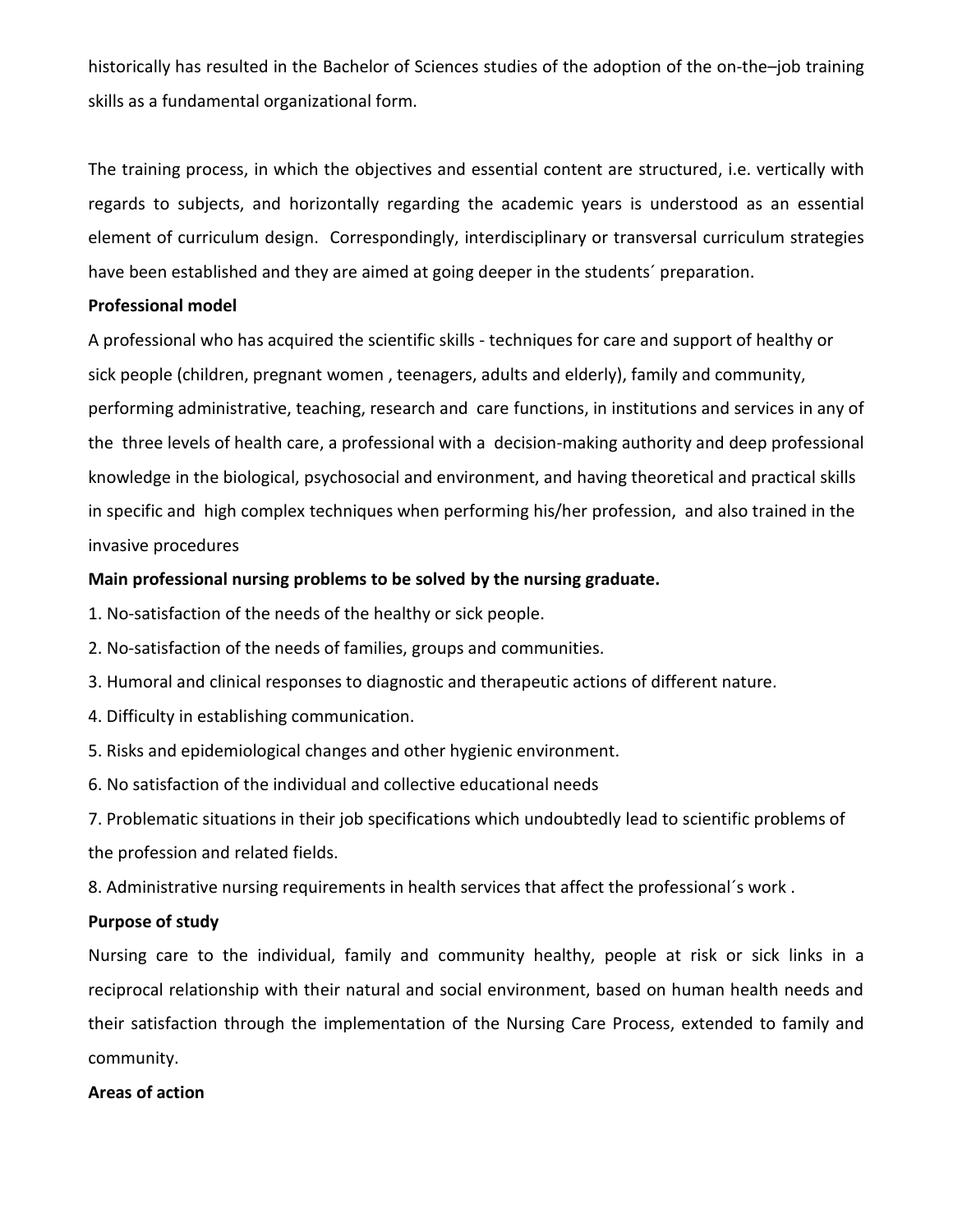This nursing professional will perform at the three levels of care and at different levels and places of the administrative, care, teaching and research structures.

## **Mode of action:**

*To Diagnose:* The performance of the Nursing Diagnosis applied to the individual, family and the community taking into account the context in which it develops and their professional competence. This diagnosis is characterized by being in correspondence with human needs and health problems, either real or potential risk. It contains the issues to be dealt with independently by the nurse. It involves the accuracy of individual and collective responses to the manifestations of health-disease process and results from the assessment as part of the professional method.

*To Treat:* The planning and running of a nursing care by independent and interdependent actions, taking into account the diagnoses made for the solutions of the detected situations in time of peace, war and disaster-like situations in relation to their professional competence. *To Research:* The implementation of the scientific method in addressing priority scientific issues that arise in their clinical, teaching and administrative practice, in connection with their professional competence.

*To Manage:* The implementation of administrative processes and management practice in nursing and health in relation to their professional competence.

*To Educate:* The development of the teaching-learning process in the training of nursing human resources, personnel and activities related to health education to individuals, families, and community.

| <b>First year</b>                            |                               |  |  |  |
|----------------------------------------------|-------------------------------|--|--|--|
| Semester I                                   | Semester 2                    |  |  |  |
| - Fundamentals of Nursing 1                  | - Fundamentals of Nursing 2   |  |  |  |
| - Introduction to Public Health.             | - Health Statistics           |  |  |  |
| - Computers.                                 | - History of Nursing          |  |  |  |
| - Physical Education 1.                      | - Physical Education 2        |  |  |  |
| - Fundamentals of communication and learning | - English II                  |  |  |  |
| - English 1                                  | - Philosophy and Society 1    |  |  |  |
| - History of Cuba 1                          | - History of Cuba 2           |  |  |  |
| - Nursing core course                        | - Public Health               |  |  |  |
| - Optional course / elective                 | - Nursing core course         |  |  |  |
| - Disaster Nursing basics 1                  | - Optional course / elective  |  |  |  |
| Second year                                  |                               |  |  |  |
| Semester 3                                   | Semester 4                    |  |  |  |
| <b>Clinical-Surgical Nursing-1</b>           | - Clinical-Surgical Nursing-2 |  |  |  |
| - Morphophysiology1                          | - Morphophysiology 2          |  |  |  |
| - English 3                                  | - English 4                   |  |  |  |

# **Bachelor degree in nursing (organized by semesters)**